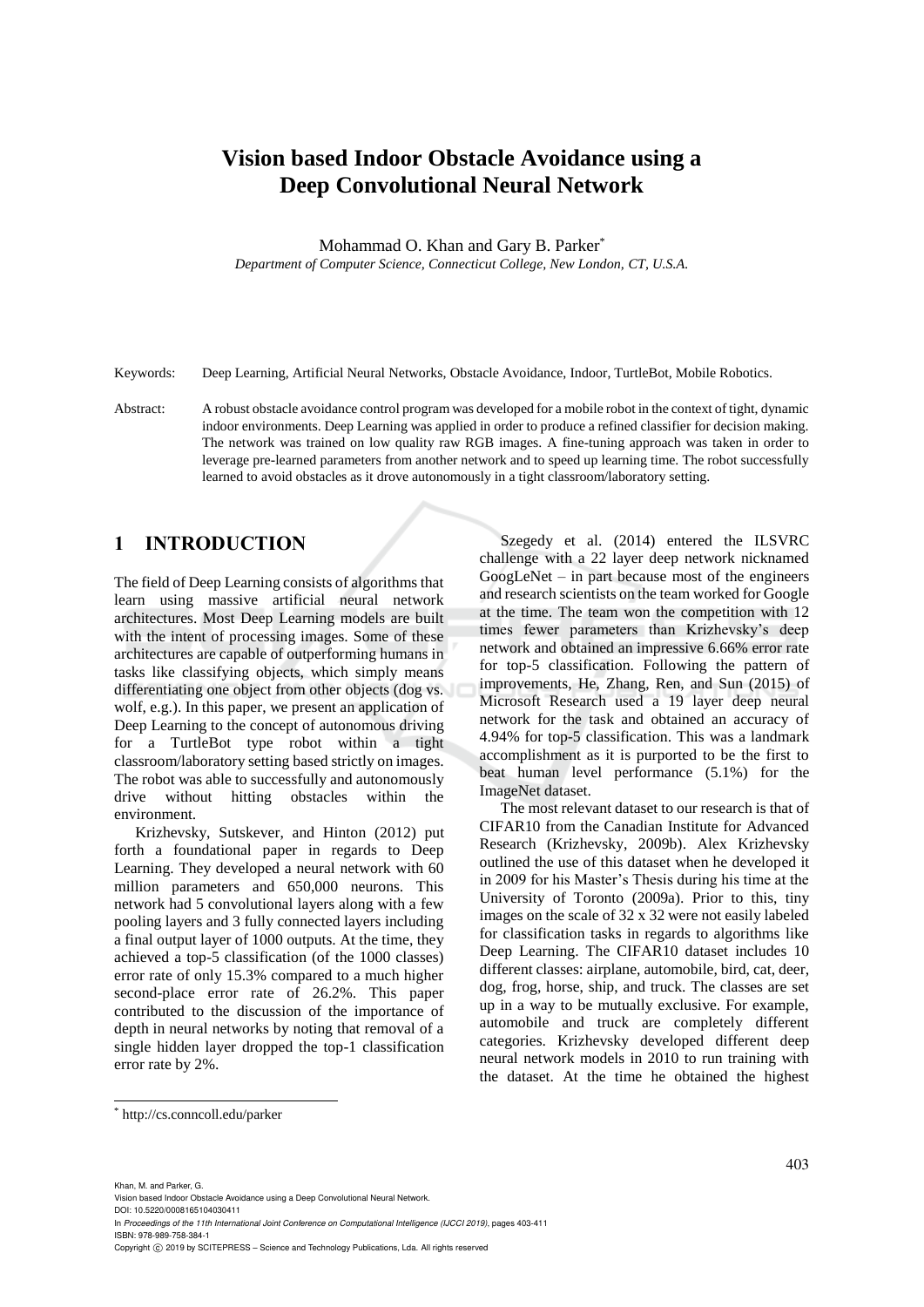accuracy using this dataset as his best model classified objects correctly with a success rate of 78.9% (Krizhevsky, 2010). Since then, Mishkin and Matas (2016) have obtained 94.16% accuracy on the CIFAR10 dataset. Whereas, Springenberg et al. (2015) have obtained 95.59% accuracy and the current best performance is by Graham (2014) with an accuracy of 96.53% using max pooling.

There has been strong interest in using the TurtleBot platform for obstacle detection and avoidance. Boucher (2012) used the Point Cloud Library and depth information along with plane detection algorithms to build methods of obstacle avoidance. High curvature edge detection was used to locate boundaries between the ground and objects that rest on the ground. Other researchers have considered the use of Deep Learning for the purpose of obstacle avoidance using the TurtleBot platform.

Tai, Li, and Liu (2016) used depth images as the only input into the deep network for training purposes. They discretized control commands with outputs such as: "go-straightforward", "turning-halfright", "turning-full-right", etc. The depth image was from a Kinect camera with dimensions of 640 x 480. This image was downsampled to 160 x 120. Three stages of processing were done where the layering was ordered as such: convolution, activation, pooling. The first convolution layer used 32 convolution kernels, each of size 5 x 5. The final layer included a fully-connected layer with outputs for each discretized movement decision. In all trials, the robot never collided with obstacles, and the accuracy obtained after training in relation to the testing set was 80.2%. Their network was trained only on 1104 depth images. The environment used in this dataset seems fairly straightforward – meaning that the only "obstacles" seems to be walls or pillars. The environment was not dynamic. Tai and Liu (2016) produced another paper related to the previous paper. Instead of a real-world environment, this was tested in a simulated environment provided by the TurtleBot platform, called Gazebo. Different types of corridor environments were tested and learned. A reinforcement learning technique called Q-learning was paired with the power of Deep Learning. The robot, once again, used depth images and the training was done using Caffe. Other deep reinforcement learning research included real-world evaluation on a TurtleBot (Tai et al., 2017), using dueling deep double Q networks trained to learn obstacle avoidance (Xie et al., 2017), and using a fully connected NN to map to Q-values for obstacle avoidance (Wu et al., 2019).

Tai, Li, and Liu (2017) applied Deep Learning using several convolutional neural network layers to process depth images in order to learn obstacle avoidance for a TurtleBot in the real world. This is very similar to our work, except they used depth images, the obstacles were just a corridor, and they train from scratch instead of using transfer learning as we did.

Our research provides a distinctive approach in comparison to these works. Research like Boucher's does not consider higher level learning, but instead builds upon advanced expert systems, which can detect differentials in the ground plane. By focusing on Deep Learning, our research allows a pattern based learning approach that is more general and one which does not need to be explicitly programmed. While Tai et al. used Deep Learning, their dataset was limited with just over 1100 images. We built our own dataset to have over 30,000 images, increasing the size of the effective dataset by about 28 times. The environment for our research is more complex than just the flat surfaces of walls and columns. As in Xie's work, in our research the learning was done on a dataset that was based on raw monocular RGB images. This opens the door to further research with cameras that do not have depth. Moreover, the sizes of the images used in our research were dramatically smaller, which also opens up the door for faster training and a speed up in forward propagation. Lastly, similar to a few of these works, the results of our work were tested in the real world as opposed to a simulated environment.

### **2 DEEP LEARNING**

Consider a standard feed-forward artificial neural network that is fully connected between each layer being used to process a 100 x 100 pixel image. With 3 color channels, we would have 100 x 100 x 3 or 30,000 inputs to our neural network. This is a large number of inputs for a standard neural network to process. Deep Learning directly addresses this limitation.

The *convolution* layer passes convolution windows over the image to produce new images that are smaller. The number of images produced can be specified by the programmer. Each new image will be accompanied by a convolution kernel signifying the weights. Instead of sending all input values from layer to layer, deep networks are designed to take regions or subsamples of inputs. For images this means that instead of sending all pixels in the entire image as inputs, different neurons will only take regions of the image as inputs – full connectivity is reduced to local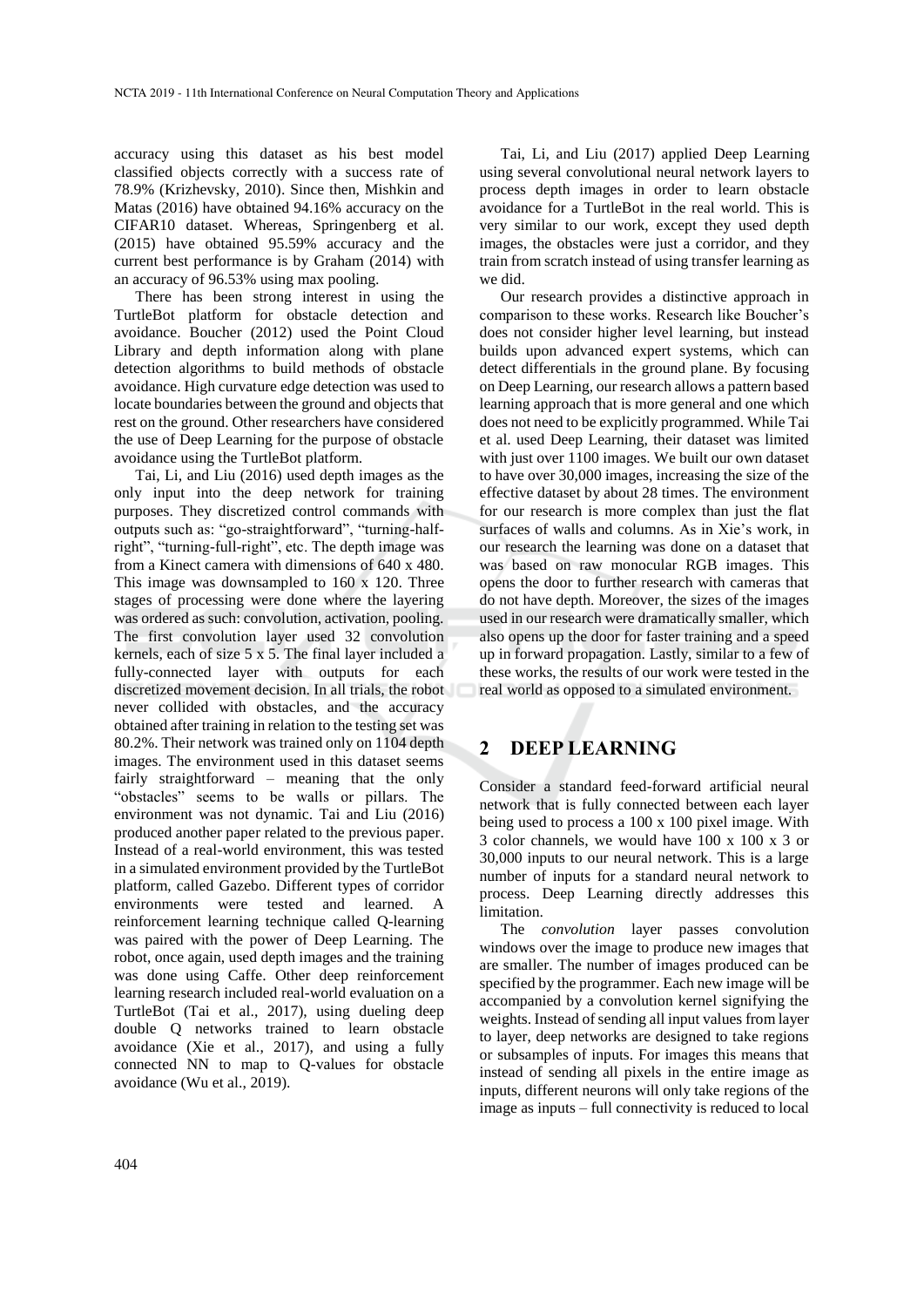connectivity. We take an image and extract local regions of depth 3 for the color channels along with their respective pixel values and input them into a neuron. Supposing that our local receptive fields are of size 5 x 5, this neuron takes in an input of dimensions  $5 \times 5 \times 3$  for that particular portion of the 3 color channel image. The local receptive fields can be seen as small windows that slide over our image, where the number of panes on the window is predefined. These panes help determine what features under the window we want to extract, and over time these features are better refined. The weighted windows are commonly called *kernels*. Depending on the type of kernel, different features of the image may be highlighted, such as blurring and sharpening. In this way, networks can develop identification of complex patterns in datasets just by applying kernel filters. Deep networks develop these kernels through training without being explicitly programmed to do so. The only supervision is from a loss function in the output layer denoting how close the network's prediction was to the actual value of the image. Through training, these kernels become more finegrained to reduce the loss function's output.

*Pooling* is applied to each one of the convolution images. Deep networks are stacked in such a way as to include many different types of layers. A general strategy is to follow a convolution layer with a type of layer called a pooling layer. The convolution layer is responsible for learning the lower level features of an image, such as edges. The pooling layer seeks to detect a higher level understanding of the lower level features from the convolution layers. Pooling is also good for building invariance to local translations. This means that even if the input region is slightly translated, most of the pooled output values will not change. By employing max pooling (defined below), dominant features, or regions with the largest values, can be extracted and fed into later layers of the network. Along with this benefit, the image is also reduced dramatically because it is downsampled in one of three ways:

- 1) Max pooling The maximum pixel value is chosen out of a rectangular region of pixels.
- 2) Min pooling The minimum pixel value is chosen out of a rectangular region of pixels.
- 3) Average pooling The average pixel value is chosen out of a rectangular region of pixels.

Reducing the size of the image dramatically cuts down on the amount of processing needed to train the higher level features of the network. In terms of processing, the idea is similar to convolution as we still pass a window over our image.

Convolution and pooling dominate the discussion about types of network layers. However, there are a few other types of layers that were used in this research.

The Rectified Linear Unit (RLU) layer (Krizhevsky et al., 2012) has recently grown in popularity. Many researchers consider this over using the sigmoid activation function. In fact, they were able to accelerate convergence in their training by a factor of 6 times in relation to the sigmoid activation function using this function. This is a fairly straightforward operation: the function takes a numerical input X and returns it if it is positive, otherwise it returns -1 \* X. This effectively eliminates negative inputs and boosts computation time since complex computations such as exponentiation are not needed.

The Local Response Normalization layer (Krizhevsky et al., 2012) imitates biological lateral inhibition – excited neurons have the capability of subduing neighbor neurons. A neural "message" is amplified and focused by this differential in neuron excitement. These layers allow neuron's with large activation values to be much more influential than other neurons. Following the pattern of feature recognition in every layer, these layers allow significant features to "survive" deeper into the network.

The fully connected layer, which is like any regular multi-layered perceptron, is generally the final layer if it's used in a network. The outputs of the neurons in this layer are the actual outputs of the network. Connected to this layer is the loss layer where the network compares desired outputs to actual outputs, and the learning is initiated here in terms of gradient descent updates.

### **3 THE ROBOT**

The robot used for this research (Figure 1) was the "Deep Learning Robot" from Autonomous. Its basic functionality is essentially equivalent to that of the TurtleBot platform. The robot includes an Asus Xtion Pro 3D Depth Camera, a microphone embedded in the camera, and a speaker. A Kobuki mobile base allows it to rotate and move in any direction on the ground plane. Most importantly, it is equipped with an Nvidia Tegra TK1, which allows us to carry out Deep Learning computations on a GPU instead of having to resort to extremely long wait times for training with a CPU. This is its main difference from a regular TurtleBot. While the Tegra TK1 is a powerful mobile processor, it only has 2GB of memory. This is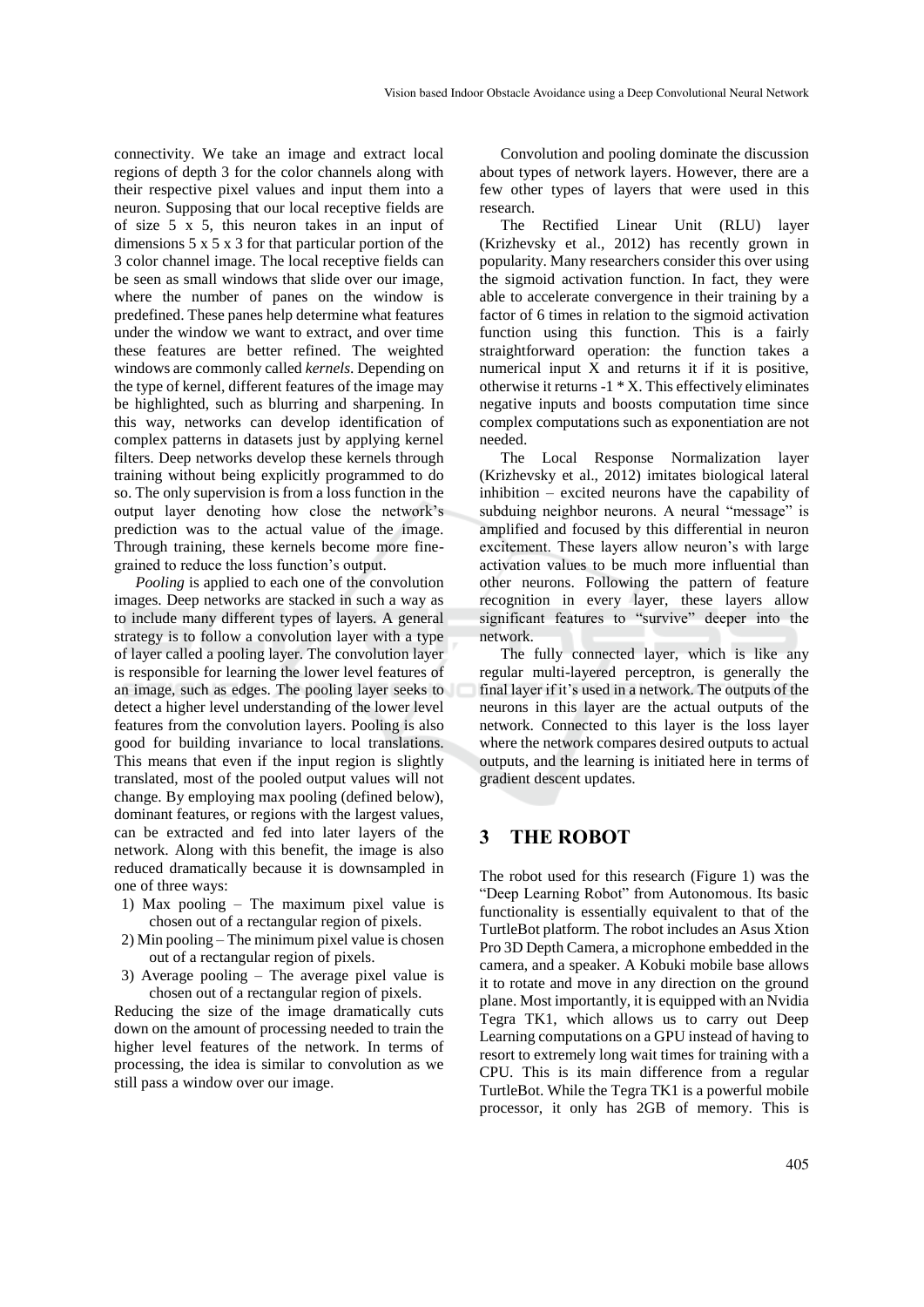problematic for training very deep networks because holding too many parameters in memory causes the robot to crash. While training, the robot is unstable because of this limited memory so running multiple programs at the same time is to be avoided.

The robot comes equipped with the Deep Learning frameworks of Google TensorFlow, Torch, Theano, and Caffe (we used Caffe), and CUDA and cuDNN are provided for implementing Deep Learning on GPUs and for speeding up that computation. This robot is virtually a computer in itself, and it allows us to treat it as such as it is very compatible with Ubuntu 14.04. The TurtleBot framework works hand in hand with the Robot Operating System (ROS), which is used to control the robot and to have access to all information coming from any of the robot's sensors. ROS is an "opensource, meta-operating system" which allows hardware abstraction, low-level control and message passing between different modules/processes.



Figure 1: Photograph of the Deep Learning Robot.

# **4 OBSTACLE AVOIDANCE**

The problem scenario is that of training a deep neural network to learn autonomous driving of a vehicle in a tight, chaotic room/office environment. To test the functionality and success of the program, the performance of the robot was compared to the end goals. The end goals are primarily that the TurtleBot should autonomously follow an approximately rectangular path in a tight environment without colliding into obstacles. A description of this environment is provided below.

#### **4.1 Environment**

The Robotics Lab with obstacles in the room provides a reasonably complex environment for our tests. Figure 2 demonstrates this approximate environment set up. The approximate rectangular path that was configured was the perimeter of a long lab table. This table only has 3 planes of support on the underside; otherwise there are gaps underneath the table. White rectangles with dark borders are lab tables. The north and south sides of the tables are solid (2 of the planes of support), whereas the east and west sides have gaps. The gap size is large enough for the robot to be able to drive through, but chairs (white circles with dark borders) were placed in those locations. The total radii of the chairs are larger than the circles shown because the feet of the chairs extend out further. There is no gap for the robot to move in between neighbouring chairs (in most cases). The dark brown rectangle (southwest corner of the lab) is a colony space – boxed off area of the lab that may be used for other experiments, but there are borders (one foot high solid walls) that the robot would need to avoid hitting. The golden rectangles (north and south walls of the lab) denote cabinets which the robot must also avoid. The red rectangle in the middle of the figure shows the path around the center table that the robot must follow or the general path it needs to go in on its way as it avoids chairs, tables, boxes, etc. In separate runs this path must be completed in both clockwise and counter clockwise directions.



Figure 2: A visual of the environment with lab tables, chairs, and cabinets. Images are provided below to help understand this environment even more. The top of the drawing is approximately north.

One can see from Figure 3 that the gaps were closed with moveable round chairs. Each chair has 5 rounded legs and a circular stump. The chair heights can be adjusted and the orientation can change 360 degrees for both the base and the actual seating. Sample images are provided in the Figures 1, 3, and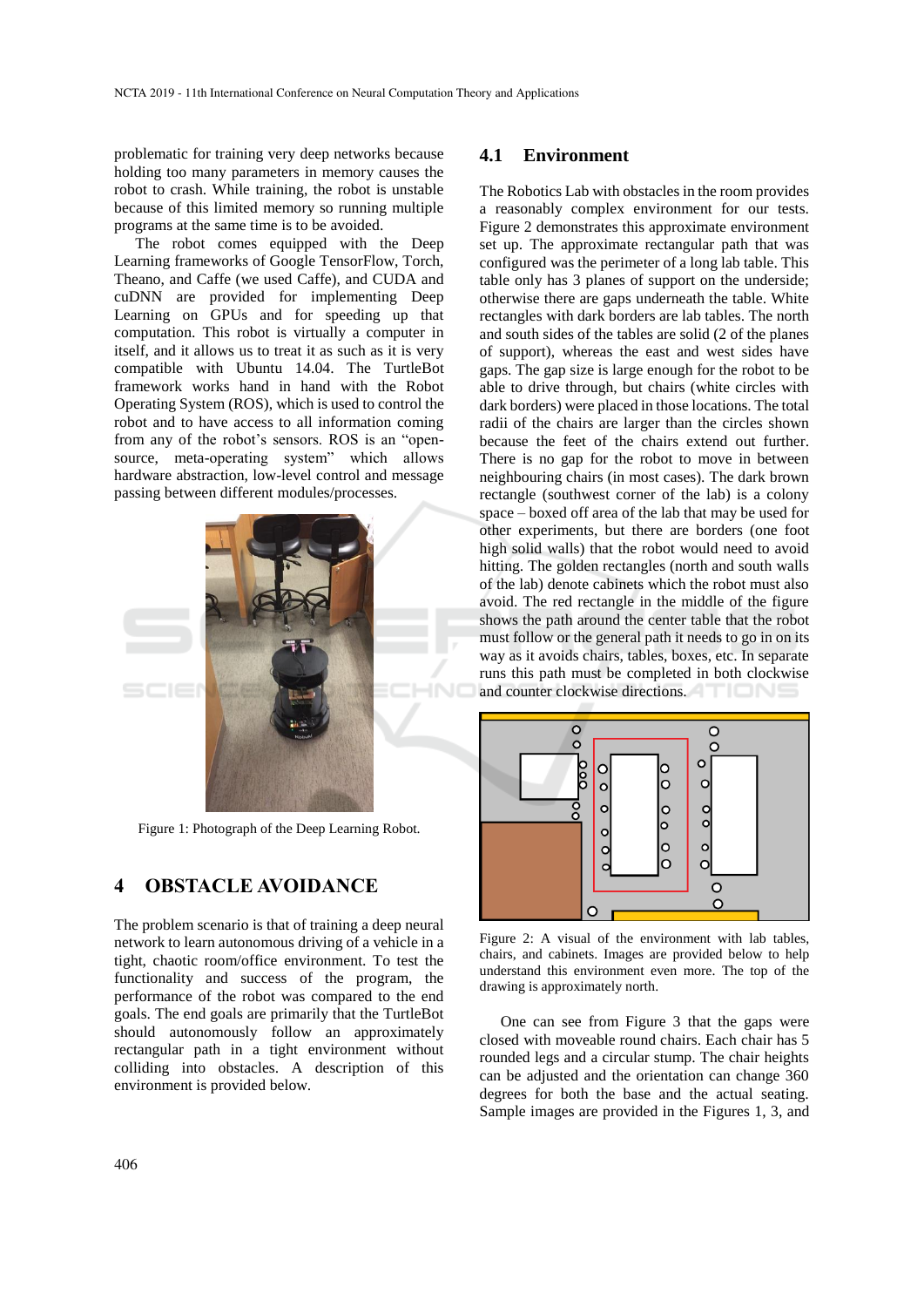4 to visualize different possible orientations for the chairs. These were chosen as the main objects of interest because they are not solid – there is clearly a good amount of gap area in between the legs. This allows for complexity in defining what an obstacle is and what and obstacle is not. The robot must not simply learn to follow the color of the carpet because even the gaps reveal the carpet.



Figure 3: Photograph showing chairs and spacing.

The camera for the robot faces down at about 40 degrees from the vertical position, so it is important to design an environment that is complex enough, in terms of objects close to the ground, to be a problem of interest. To highlight the point of this experiment, if the environment was built only using cardboard or other flat material as the main obstacle in the environment, then there would be a fairly straightforward solution. There would not be much variety, apart from lighting conditions, as to what material needed to be avoided. By using the chairs, the environment was more natural and complex. Not only were the chairs not solid surfaces, they were typically moved by students overnight. While they might be in the same relative location, the orientations were completely different each time. This adds complexity to the problem because it is not easy for a pattern to be developed since the orientation keeps changing. This means that for obstacle avoidance to be successful the deep neural network necessarily needs to develop an "understanding" that chairs are to be avoided. With enough gaps in between chairs and the legs of the chairs having significant gaps, the robot will still see the carpeted area. Thus, it cannot just develop a control program to follow a carpeted area, but instead needs a more complex pattern to be recognized from the dataset.



Figure 4: The images above demonstrate various obstacle avoidance scenarios.

It is important to establish guidelines as far as environmental set up because there may be scenarios that are impossible for the robot to solve. In our research, we dealt with two. In the first, if there is enough of a gap between two chairs the robot may make the decision to go straight instead of turning away from the chairs. In the second, if the robot is facing a cabinet directly head on. Even for a human with limited peripheral vision, it would be impossible to know which direction to turn. There is no way to have metaknowledge about which direction contains an obstacle and which does not. This is not a fair scenario to include in the dataset. To solve the former of the two issues, the environment included chairs that were placed close enough to have a small enough gap that the robot would not be able to fit through. To solve the latter of the two scenarios, cabineted areas included an open cabinet that swivelled to a direction the robot was supposed to avoid. Not only does this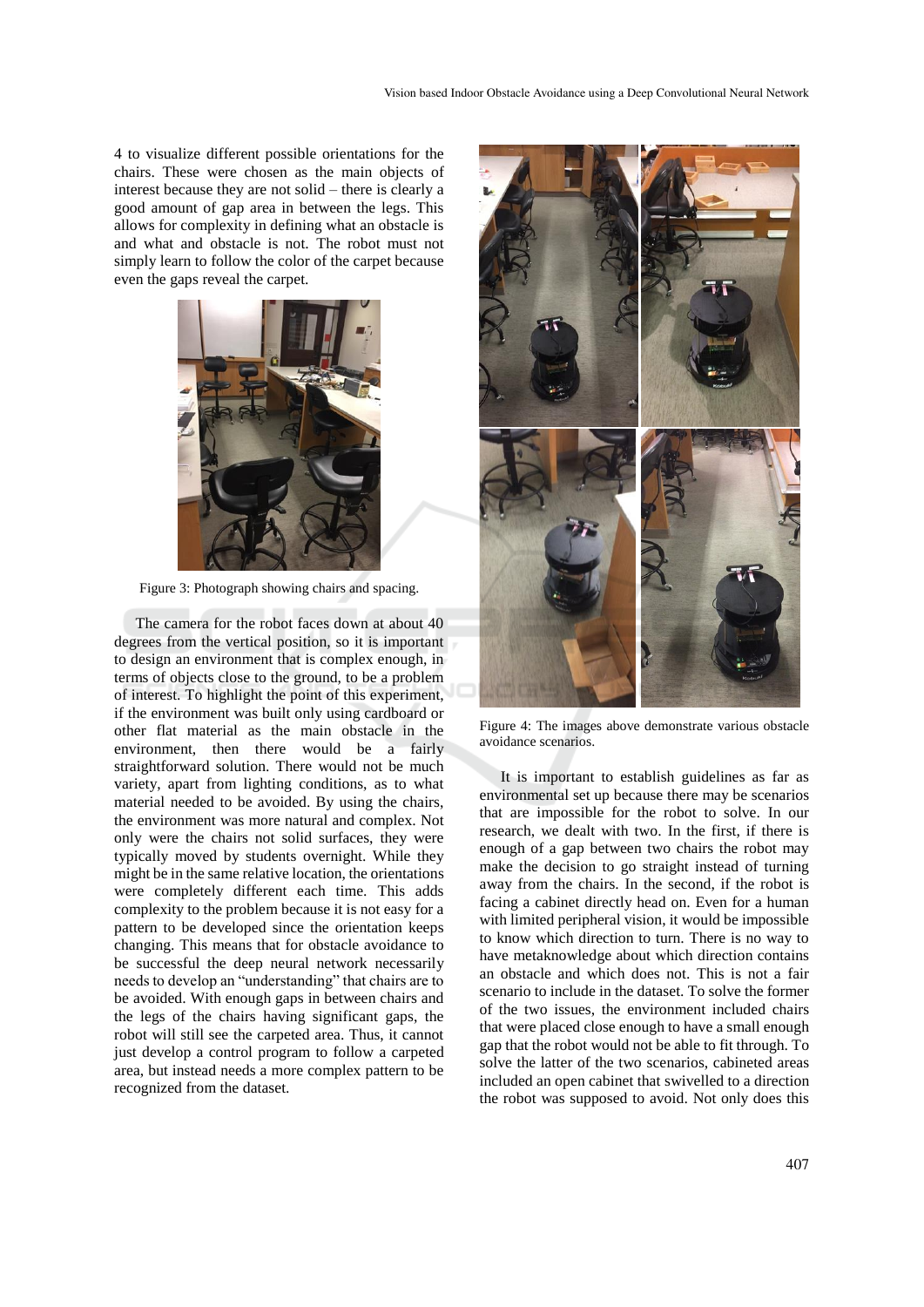add more chaos to the environment (there are various different items in the cabinets which adds to the complexity of developing a pattern), but it also establishes rough guidelines as to the correct path.

Chairs, cabinets, and tables were not the only obstacles to avoid. A few images in the dataset included small cardboard boxes. A good amount of the dataset included the borders of a colony space environment. It was important to include obstacles like this in order to confirm that the concept of obstacle avoidance was being abstracted instead of the robot only avoiding black colored objects (the black chairs). It is also significant to note that students used the lab throughout the day and night, so conditions of the carpet changed while the dataset was being developed. For example, coins were found laid out on the ground near a turn in the path on one day. On another day, shreds of paper were at different locations on the path. We decided not to remove some of these items while building the dataset because it only adds to the diversity in what we might consider edge cases.

#### **4.2 Dataset Collection**

During data collection the robot was controlled remotely by a user on a keyboard (connected through a computer on Bluetooth) as it was driven around the lab following the path in both directions. The robot maintained continuous forward movement as the operator designated left, right, or straight. To increase the diversity of the dataset, different starting points were chosen and hard scenarios such as being close to walls were considered. Overall, 30,754 images were collected and labelled.

The script processed about 10 images per second, but not every image was saved. While no time record was kept, an estimated  $1.5 - 2$  hours were spent on

trial runs and collections. In the initial testing conditions, we found that there were edge cases that were missing, so more data was added over time. By default, the images from the Asus Xtion Pro are of dimension 640 x 480. While this would provide a great amount of detail to train on, it would take an incredible amount of processing power and time to train to a significant accuracy. For our deep network we downsample this image to 64 x 64 (Figure 5).

# **5 DEVELOPMENT OF DEEP NEURAL NET ARCHITECTURE**

We initially started by using an imitation of Alex Krizhevsky's deep network architecture to solve the CIFAR10 dataset. The plan was to augment this network with our own dataset. We obtained about 74% accuracy for that dataset. We took the weights of the network from it having learned the CIFAR10 data, and then fine-tuned it for our own purpose – obstacle avoidance while driving autonomously.

The thought for fine-tuning was inspired from the notion that the lower level features detected by the network are general enough to be applied to the problem of obstacle detection. Intuitively, there is a large difference between detecting an airplane and detecting a dog or a cat. However, Krizhevsky's network is capable of differentiating between the two based on the same kernel weights. That seems to be a large area of coverage for the type of data provided. The other thought here was that Krizhevsky's network was trained on 32 x 32 dimension images. Since our images will be 64 x 64 pixels, we may expect that there will be a boost in accuracy.

The complete network used for this research is shown in Figure 6. It is split into three lines to ease the visualization. We can see that there are 3





Figure 5: Reducing the image resolution from 640 x 480 to 64 x 64.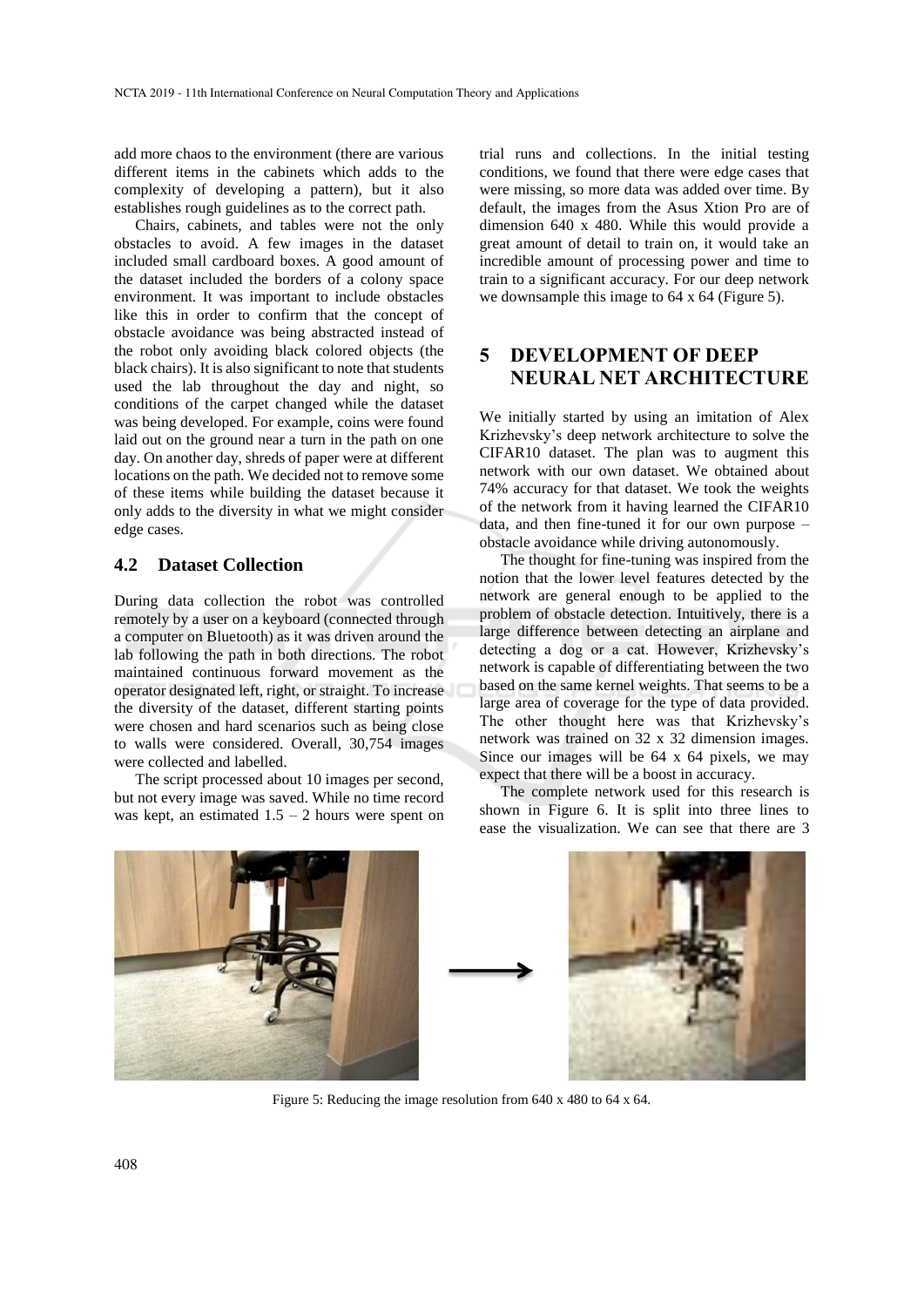

Figure 6: The final architecture for the deep network. This is inspired by the architecture for solving the CIFAR10 dataset. The rectangles represent layers. The octagons represent data.

iterations of the layer combinations of convolution, pooling, and normalization. Note that the fine-tuning of the network is evident from the visual. The layer "ip1Tweak" is labeled as such because the final layer of Krizhevsky's network was removed and replaced with an inner product ("ip"), or also considered fully connected, layer that only had 3 outputs. This is signified by the value 3 above the ip1Tweak layer in the visual. The 3 outputs correspond to the decision making of the TurtleBot in terms of autonomous driving directions. The original network included 32 convolution kernels for the first convolution, 32 convolution kernels for the second convolution, and 64 convolution kernels for the last one. We can also see how each convolution layer is immediately followed by a pooling layer. Every convolution layer also includes a rectified linear unit attached to it. Local Response Normalization also appears to be an effective addition to this network, as it augments the outputs of 2 of the 3 pooling layers. The dataset was split as such for the final network: 23,065 images for training and 7,689 images for testing  $- a 75\%$  training split of the entire dataset.

The hyperparameters were:

testing iterations: 100; basically how many forward passes the test will carry out.

- batch size: 77; this is for batch gradient descent – notice that batch size \* testing iterations will cover the entire testing dataset.
- base learning rate: 0.001
- momentum: 0.9
- weight decay:  $0.004$
- learning rate policy: fixed
- maximum training iterations: 15,000
- testing interval: 150; testing will be carried out every 150 training iterations.

These hyperparameters were determined through several experiments in order to find the desired level of accuracy and performance. Some of these parameters are surely subjective. For example, we considered testing interval to be much less than it usually is for large networks (on the order of 1000). The reason for making this a small value is so that we can analyze shifts in learning in a decent amount of time instead of having to wait for over half an hour. The number of maximum iterations was chosen as an estimation of the number of epochs the network may have needed to stabilize. The batch size of the training data is 77 images, thus we would need about 300 iterations to cover the whole training dataset. Hence, the number for maximum iterations was established as 15,000 in order for the network to go through about 50 epochs.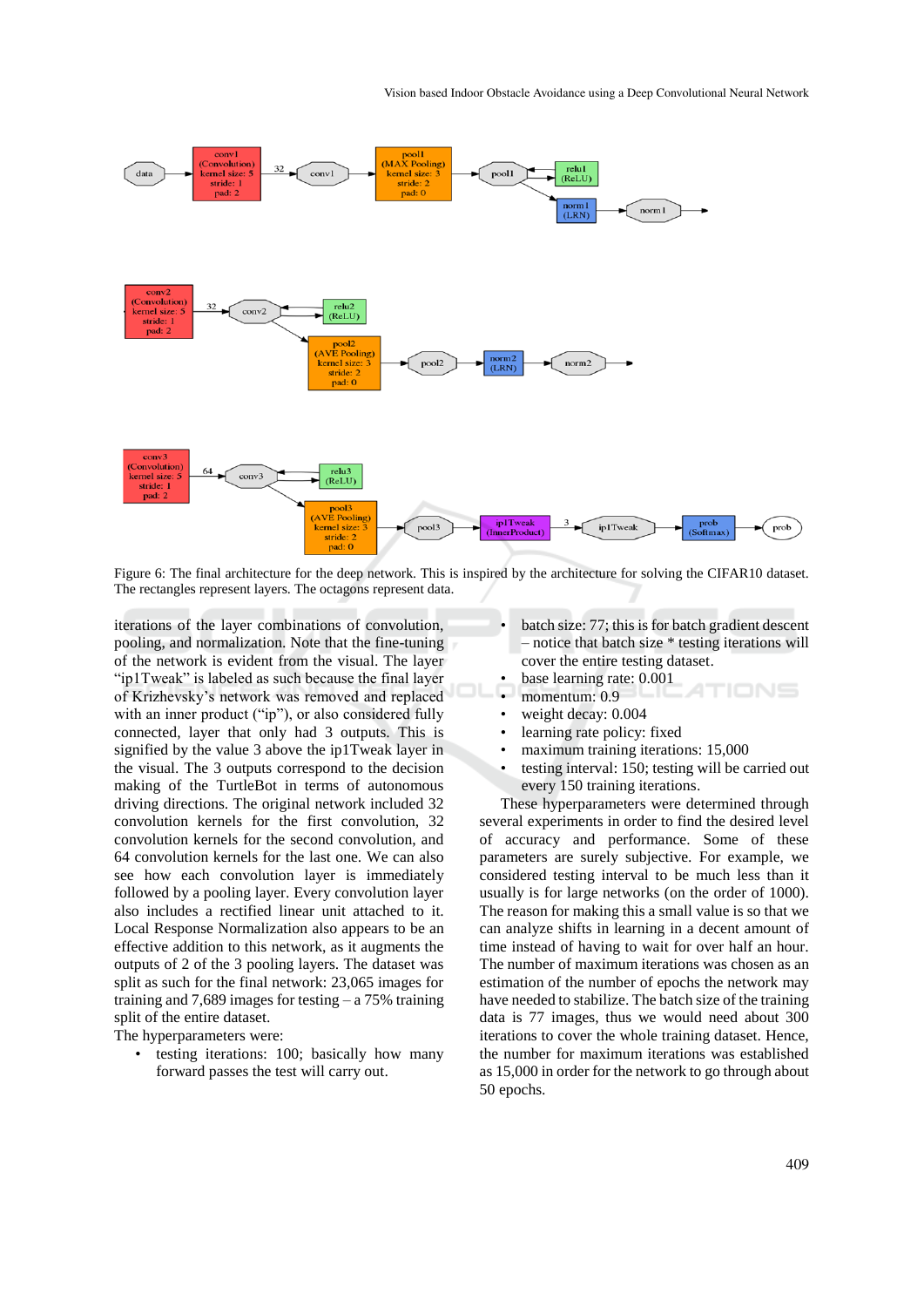### **6 RESULTS FOR AUTONOMOUS DRIVING**

Starting with a Krizhevsky network trained on the CIFAR10 dataset and replacing the final layer with a tweaked fully connected layer, we ran the Deep Learning neural network on 30,000 images generated for the obstacle avoidance problem. The network was able to obtain an accuracy of about 92% after 15,000 iterations (Figure 7). It took the network about 200 iterations to get to the 84% accuracy mark and around 2000 iterations to achieve an accuracy of 90%. Ten different test runs in the actual environment were completed where the robot was reversed after a completion of a lap in order to complete the lap in the both directions. The robot did, although rarely, slightly graze against the leg of a chair or a cardboard box. However, this did not change the trajectory of the robot and it was still able to complete its course. For this reason, these rare occurrences were not considered as major events for hitting an obstacle.

One could argue that the turning angle for the robot is the only issue here since this is such a tight environment. Though the network made the right decision, the movement of the physical robot may have been slightly too much. This can be corrected with very small tweaks in the values of turning radii for the different decisions, however this does not reflect on or add to the discussion about the performance of the deep network in itself.



Figure 7: The performance of the network in relation to iterations for the fine-tuned Krizhevsky network trained with over 30,000 images. The first 15,000 iterations are shown. It took about 200 iterations to get to the 84% mark and by 15,000 it was at 92% accuracy.

#### **6.1 Visual Analysis of Results**

While observing the robot during particular situations of interest we noted that it routinely performed the correct action. The scenario of the open cabinet was not a challenge for the robot (Figure 1 and Figure 4 top left). As previously mentioned, this helped augment the robots path learning. We observed that the robot was successfully able to navigate the tight corridor and move away from chair obstacles (Figure 4 top images) and the border of the colony space, which showed that the robot learned to avoid more than just the chairs (Figure 4 right images). Although, the cardboard box was seldom included in the original training dataset, the robot clearly had pattern recognition broad enough to be able to avoid it (Figure 4 bottom left). Figure 8 shows three examples of the output of the neural network.



left 0, straight 0, right 1



left 0.73, straight 0.27, right 0



left 0.02, straight 0.96, right 0.02

Figure 8: A sampling of scenarios where the neural network made live decisions and the outputs of the NN are shown for each (they will total 1.0). The NN will have the robot turn right in the top scenario, left in the middle, and straight in the bottom.